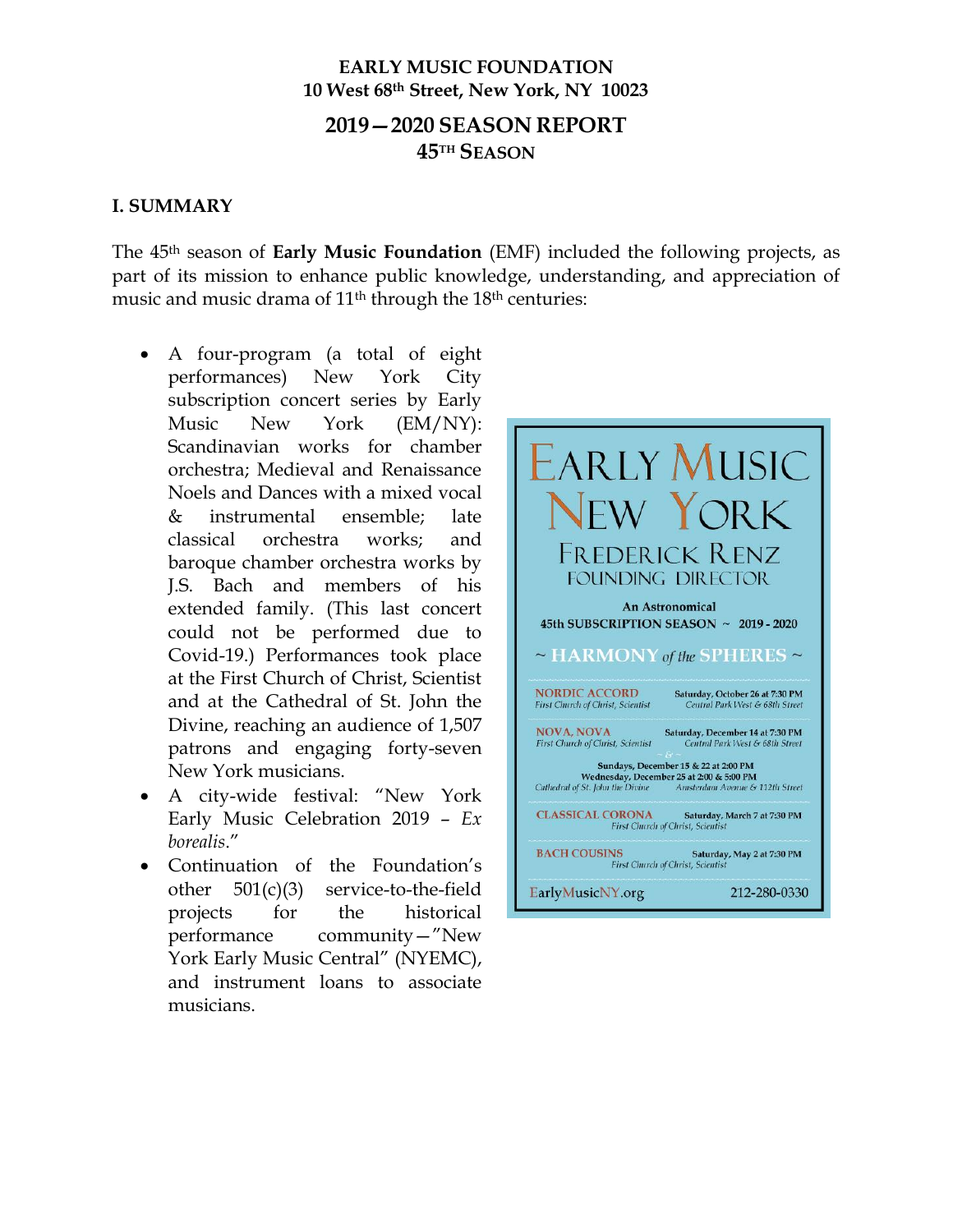# **II. MUSIC PERFORMANCES AND RECORDINGS**

### *EARLY MUSIC NEW YORK (EM/NY) SUBSCRIPTION SERIES 2019-2020*

EMF's annual core offering is a subscription series of concerts featuring its performance ensemble Early Music New York – Frederick Renz, Director (EM/NY). The season was entitled "Harmony of the Spheres," inspired by such celestial phenomena as the aurora borealis, the Christmas star, and composer William Herschel, who traded a career in music for one as an internationally heralded astronomer.

Early Music New York's FY20 events were listed on numerous cultural calendars and websites, including AARP, ABC7 Community Calendar, Backtrack, Brahmsy, Cadenza.org, CityGuideNY, Early Music America, Harlem One Stop, Metro US, Musical America, New York Classical Review, New York Cool, and West Side Spirit.

*"Nordic Accord: 18th-Century Scandinavia"* Performance date: October 26, 2019 Venue: First Church of Christ, Scientist, NYC Attendance: 141

EM/NY's first concert of the season also served as the keynote event of the seventh New York Early Music Celebration: *Ex Borealis*. The program contained symphonic works by composers from and affiliated with Scandinavia: Johan Helmich Roman, Georg Philipp Telemann, Johan Joachim Agrell, Johan Daniel Berlin, Johann Adolph Scheibe and Joseph Martin Kraus. EM/NY's chamber orchestra of eighteen instrumentalists (strings, 2 oboes, bassoon, 2 horns and theorbo/guitar) was joined by two guest artists: Alexandra Opsahl, cornetto (from Norway) and Bolette Roed, recorder (from Denmark).

"The series provided a breadth [of] quality Scandinavian music rarely heard, or even known, outside of Scandinavia…I was especially grateful to see and hear the unusual instruments embraced in the evening's performance, especially the recorder, cornetto, and theorbo, a long necked lute…One can only wonder why not more of this music is heard in our concert halls." (Review, *Norwegian American*)

*"Nova – Nova: Medieval and Renaissance Noels and Dances"* Performance dates: December 14, 15, 22, 25 (2 performances), 2019 Venue: First Church of Christ, Scientist, NYC (December 14); The Cathedral of St. John the Divine (December 15, 22, 25) Attendance: 1,042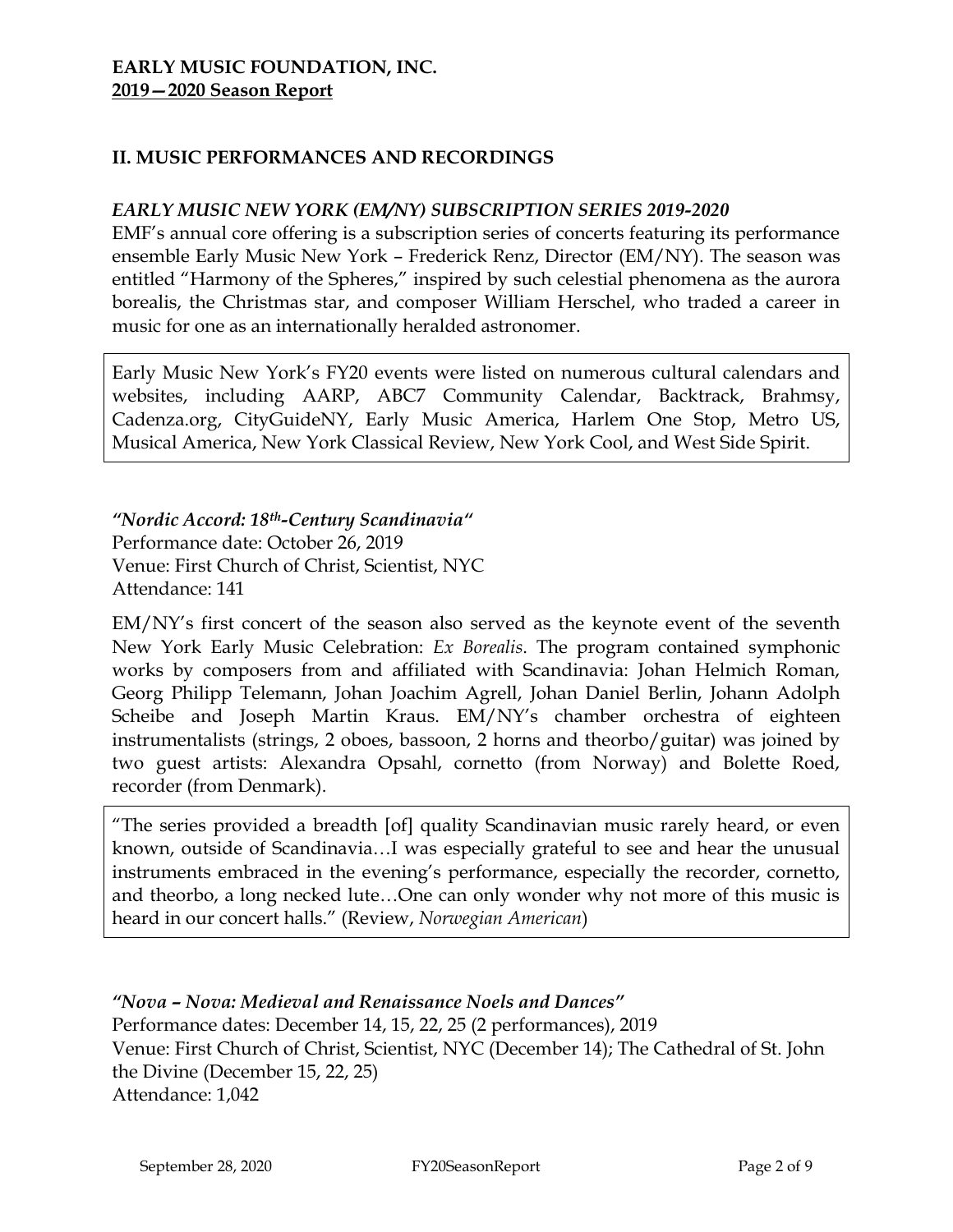EM/NY's Chamber Ensemble—10 singers and 3 instrumentalists (vielle, recorders and winds) offered carols, motets and dances from the Middle Ages and Renaissance. Works by such composers as Hildegard von Bingen, Neidhart von Reuenthal, Henry VIII, Palestrina and Praetorius resounded in the intimate arches of the Chapel of Saint James within the Cathedral of Saint John the Divine. Three of the five holiday performances were sold out.

"Utterly magnificent – this concert made my holiday!" (Audience member comment, December 14 concert)

The performances at the Cathedral of St. John the Divine were in compliance with the Rehabilitation Act and the Americans with Disabilities Act (ADA).

# *"Symphonic Zenith: Eclipsing the 18th Century"*

Performance date: March 7, 2020 Venue: First Church of Christ, Scientist, NYC Attendance: 179



This classical orchestra program of symphonies, dances and divertimentos featured works by William Herschel, Wolfgang Amadeus Mozart, Christoph Willibald Gluck, Carl Philipp Emanuel Bach, Joseph Martin Kraus and, in a rare venture for EM/NY into the 19th century, Felix Mendelssohn-Bartholdy. The EM/NY orchestra consisted of 17 players (strings, 2 flutes, bassoon, 2 horns).

"What a phenomenal concert! I had to write and tell you – I was moved to tears at several points..." (Audience member comment)

#### *"Bach Cousins: Luminous Dynasty"*

Performance date: May 2, 2020

Venue: First Church of Christ, Scientist, NYC

*CONCERT POSTPONED TO NEXT SEASON DUE TO COVID-19*

Family members from Johann Sebastian Bach's generation and earlier produced works that not only stand on their own merits, but provide perspective on the legacy of one of western music's most revered composers. In addition to J.S., works by Heinrich, Johann Michael, Johann Christoph, Johann Ludwig and Johann Bernhard Bach were on the program. EM/NY's chamber orchestra for this concert includes 16 instrumentalists (strings, bassoon, theorbo & keyboards), with a countertenor vocal soloist.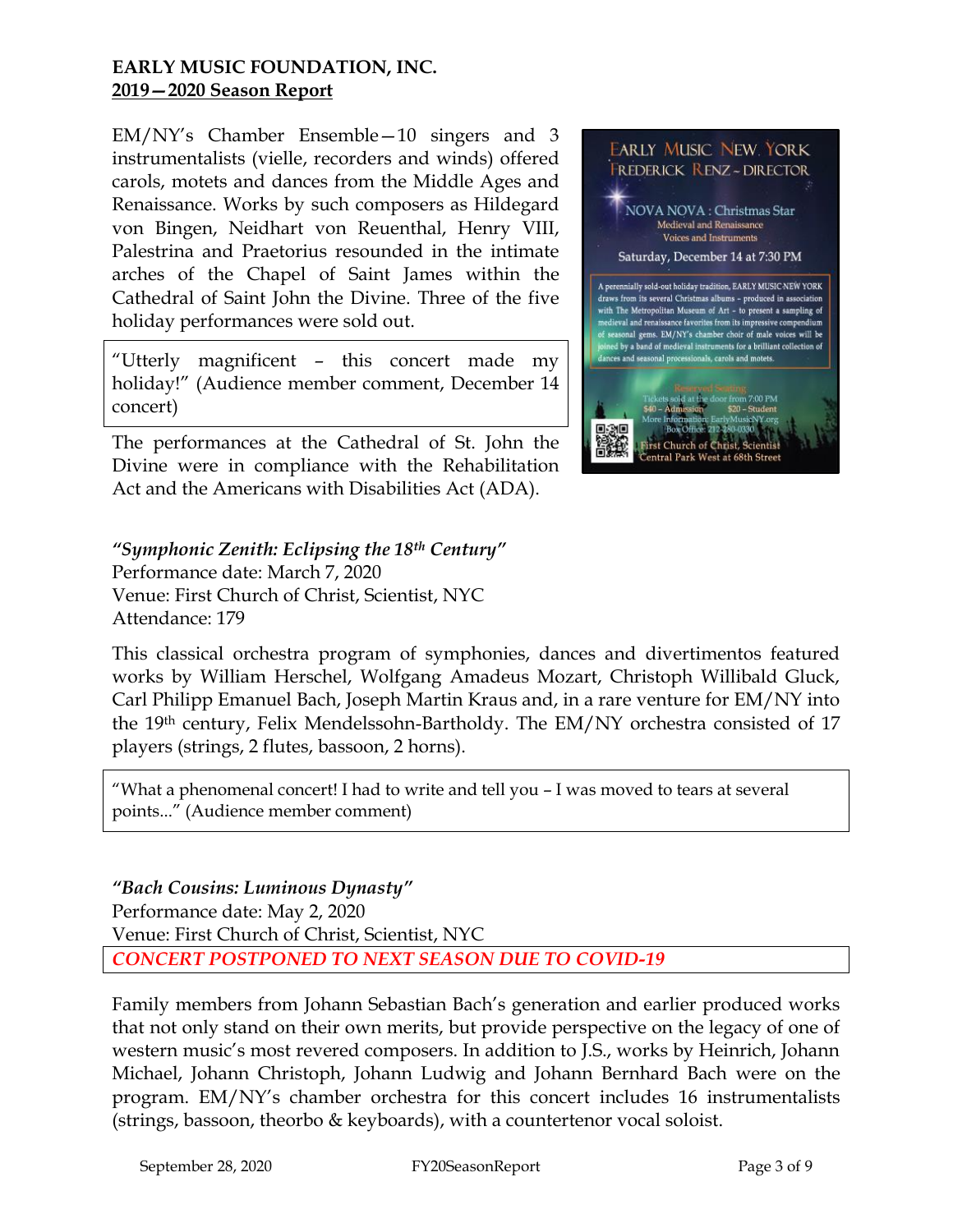#### *EARLY MUSIC NEW YORK IN THE PRESS*

"Nordic Accord: 18th-century Scandinavian music resounds with Early Music New York," Victoria Hofmo, The Norwegian American, November 29, 2019 <https://www.norwegianamerican.com/nordic-accord/>

#### *RECORDINGS*

#### **EM/NY Featured on WQXR**

Excerpts of EM/NY's recordings were aired throughout the FY20 season on New York City's premier classical music radio station, WQXR.

#### *Ex cathedra* **CD Catalog**

The *Ex cathedra* Records catalog (EMF's in-house label) lists eleven CDs; nine of these titles were produced in association with The Metropolitan Museum of Art (MMA). Two titles—Istanpitta!, and Istanpitta II— were previously released on the Lyrichord Early Music Series label. CDs are available via the MMA's gift shops, direct sales at EM/NY concerts, on the Internet through the Early Music Foundation's website (www.EarlyMusicNY.org), and commercial sites including Amazon.com, CDBaby.com, iTunes.com, Spotify and Google Music Store. During the 2019-2020 season more than 280 CDs were sold, in addition to numerous individual track downloads.

| EARLY MUSIC NEW YORK'S DISCOGRAPHY: Ex Cathedra Records |                                |
|---------------------------------------------------------|--------------------------------|
| Music of Medieval Love                                  | A Medieval Christmas           |
| Music of Renaissance Love                               | A Renaissance Christmas        |
| Music of Venice                                         | A Baroque Christmas            |
| <b>Colonial Capers</b>                                  | A Colonial Christmas           |
| Troped Apostolic Mass for Saint Martial, 1029,          | A Bohemian Christmas           |
| Adémar de Chabannes, (989-1034)                         | A Dutch Christmas              |
| Istanpitta! A Medieval Dance Band                       | Istanpitta II, Medieval Dances |
|                                                         |                                |

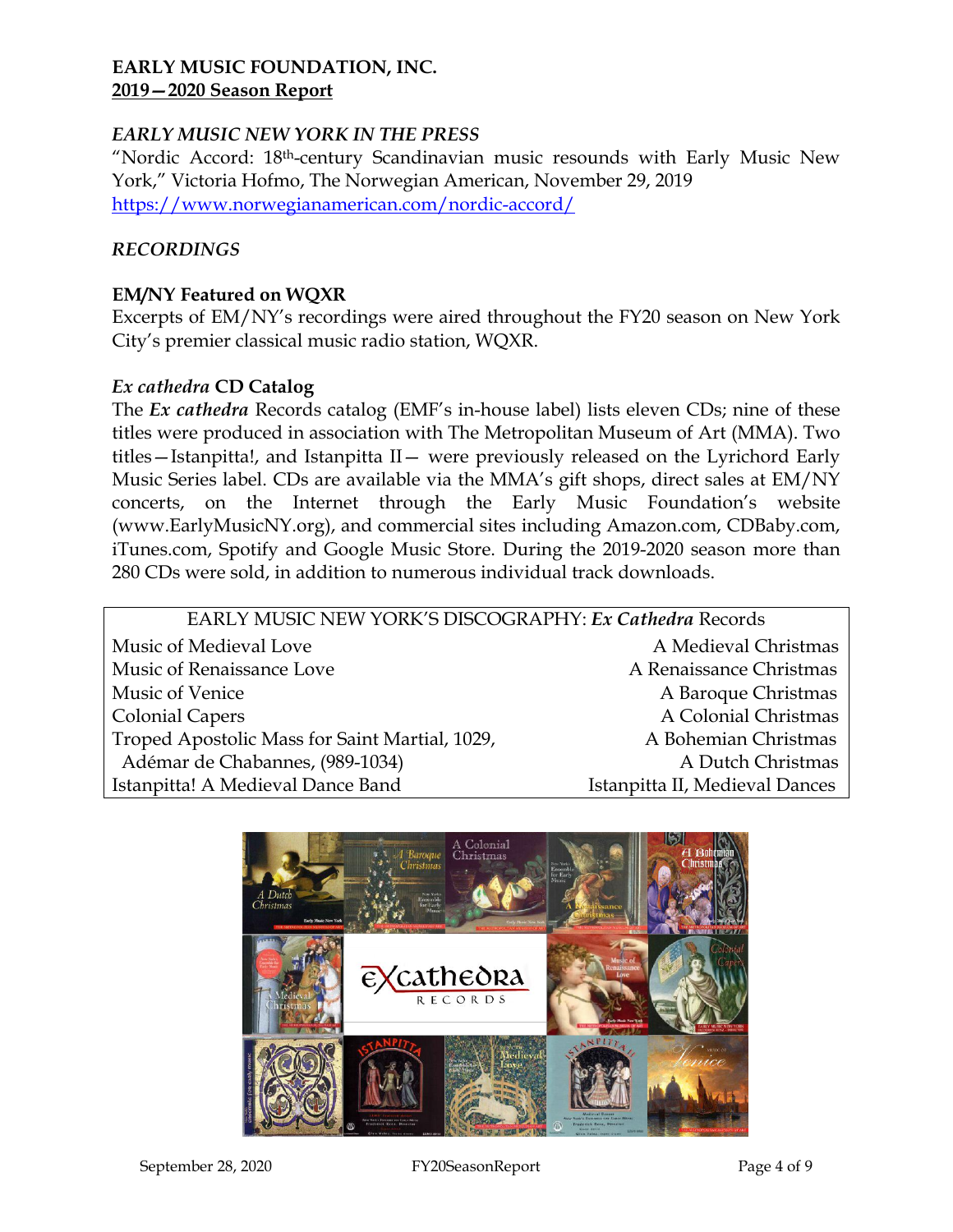#### **III. OTHER ACTIVITIES**

#### *SERVICES TO THE FIELD*

**New York Early Music Celebration 2019: Ex Borealis – The Nordic and Baltic Regions**

# **New York Early Music Celebration EX BOREALIS**

# early music foundation presents city-wide festival 2019

Early Music Foundation organized the New York Early Music Celebration 2019: "Ex Borealis – The Nordic and Baltic Regions," which took place city-wide from October 5 through 26, 2019. This seventh festival (since 2004) focused on Nordic and Baltic historical repertoire. An EMF Service-to-the-Field project, these 'Celebrations' are designed to showcase New York's 'historically-informed-performance' artists, ensembles and presenters.

This event, as in 2004, 2007, 2013, 2015 and 2017, was open to all NYC historical performance artists and presenters, and included participation of select guest artists: Copenhagen Camerata (ensemble from Denmark, directed by Sofia Söderberg, from Sweden), Heinavanker (ensemble from Estonia), lydia & Andrea Scandinavian Fiddle Duo (lydia ievins, nyckelharpa and Andrea Larson, fiddle); Bolette Roed, recorder player from Denmark; and Alexandra Opsahl, cornetto player from Norway. In all, there were 23 events – including concert performances and workshops – with a collective audience of more than 3,000.

Early Music New York (EMF's performing arm) produced the keynote event on October 26, 2019, "Nordic Accord: 18th-Century Scandinavia," which included repertoire for chamber orchestra by Swedes Joseph Martin Kraus, Johan Joachim Agrell and Johan Helmich Roman, alongside Norwegian Johan Daniel Berlin and Danish-related works of Johann Adolph Scheibe and Georg Philip Telemann. Soloists Bolette Roed and Alexandra Opsahl performed on this program.

Partners for this festival edition were the American-Scandinavian Foundation, Consulate General of Denmark in New York, Norwegian Consulate, Consulate General of Sweden in New York, and the Consulate General of Estonia in New York. Presenters included: Music Before 1800, The Metropolitan Museum of Art, Early Music Foundation, and GEMS (Gotham Early Music Scene). This project was made possible in part with support from the National Endowment for the Arts, New York State Council on the Arts, and Celebration consulate and foundation partners. All events were listed on the dedicated Celebration website: [http://nyemc.com/central.](http://nyemc.com/central)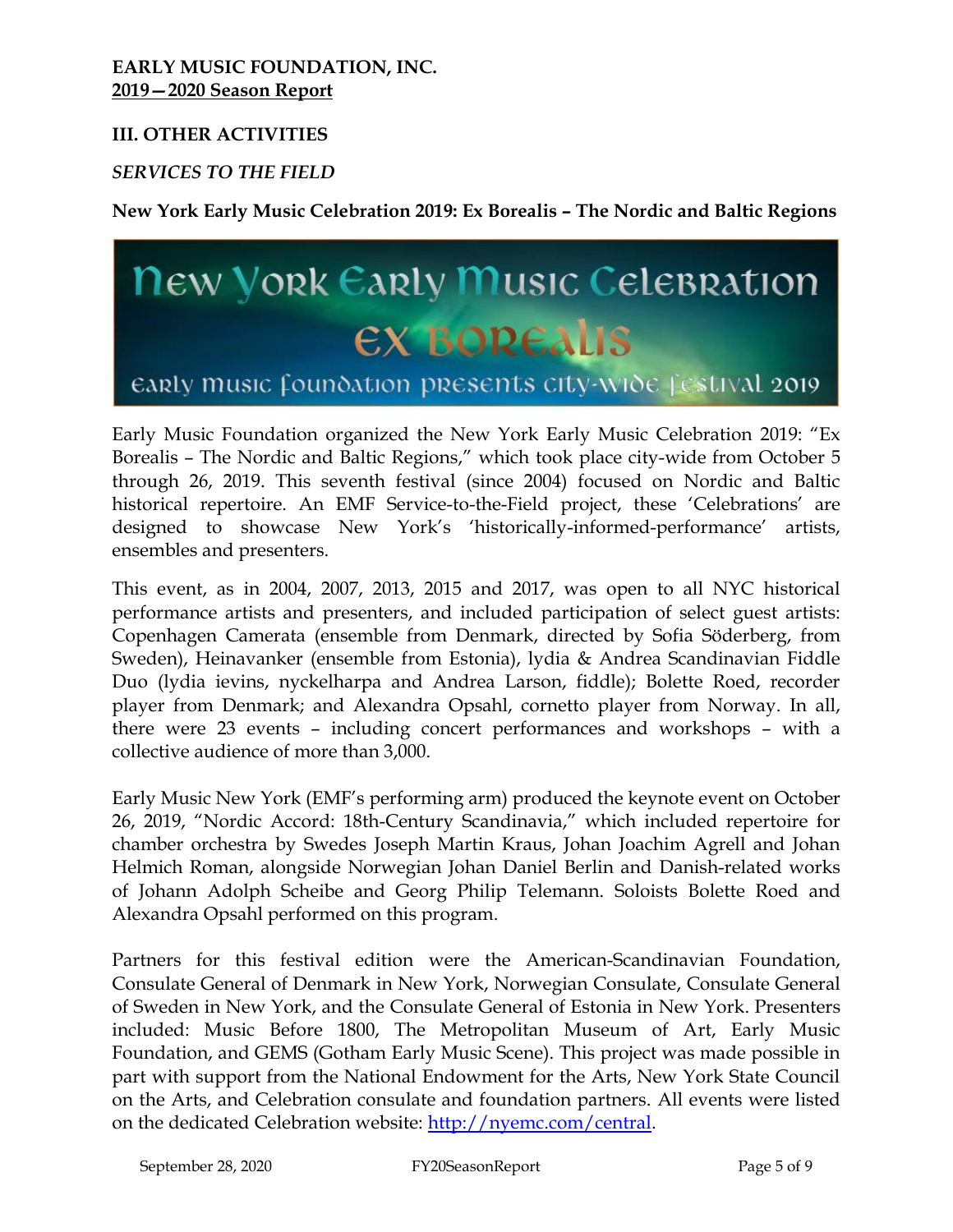#### **EMF Presentations During NYEMC 2019**

To augment Early Music New York's four-concert season, EMF's Founding Director, Frederick Renz, curated three extraordinary performances by gifted artists from abroad and the U.S. as part of New York Early Music Celebration 2019: *Ex Borealis*.

#### 1) COPENHAGEN CAMERATA – Chamber Choir from Denmark

Performance date: October 17, 2019

Venue: First Church of Christ, Scientist, NYC

This diverse and highly-acclaimed Scandinavian ensemble journeyed across the lengths of Nordic song, from the first recorded score known in Scandinavia through the centuries to today.

"Beautiful sound – interesting humming drone to the early music – controlled and precise performance." (Audience member comment)

# EARLY MUSIC FOUNDATION presents **EX BOREALIS**

Thursday, October 17 at 7:30 PM **COPENHAGEN CAMERATA** Early Scandinavian hymns & folk songs<br>First Church of Christ, Scientist, Central Park West at 68th Street

Saturday, October 19 at 6:00 PM **LYDIA & ANDREA**  $\frac{1}{2} \left\{\text{Swedish Folk Tunes on Nyckelharpa & Fiddle}\right.\\ \text{[Church of Sweden in New York, 5 East 48th Street off Fifth Avenue]}.$ 

Thursday, October 24 at 7:30 PM **BOLETTE ROED** Danish Recorder Virtuoso - J.S. Bach Sonatas First Church of Christ, Scientist

Saturday, October 26 at 7:30 PM Pre-Concert Talk at 6:30 PM **DR. BERTIL VAN BOER** 

> **EARLY MUSIC NEW YORK** FREDERICK RENZ . DIRECTOR 18th-Century Scandinavian Orchestra Works First Church of Christ, Scientist

EarlyMusicNY.org ~ 212-280-0330 MFPRESENTS REGISTERED TRADEMARK PROJECT OF THE EARLY MUSIC FOUNDATION 2) LYDIA & ANDREA – Scandinavian Fiddle Duo Performance date: October 17, 2019 Venue: Church of Sweden in New York Andrea Larson and lydia ievins have been playing Swedish-style fiddle together for the past decade. They presented an energetic and engaging program of early traditional Swedish folk music from the handwritten notebooks, representing central regions of Sweden, with a smattering of Norway, Denmark and beyond, and their original compositions.

#### 3) BOLETTE ROED

Performance date: October 24, 2019

Venue: First Church of Christ, Scientist, NYC

Danish recorder virtuoso Bolette Roed performed transcriptions of J.S. Bach violin sonatas, partitas, and suites for solo recorder. Ms. Roed is cofounder of Denmark's largest baroque music festival, Midsommerbarok, at Frederiksberg, Copenhagen, and head of the Early Music Department at the Royal Danish Academy of Music since 2009. An all-embracing musician, she works not only with the classical repertoire for recorder, but also with improvisation, folk and world music.

"This was a completely delightful event, wonderful music, a charming and beautiful performer, a unique experience with the recorder." (Audience member comment)

nyemc $\bullet$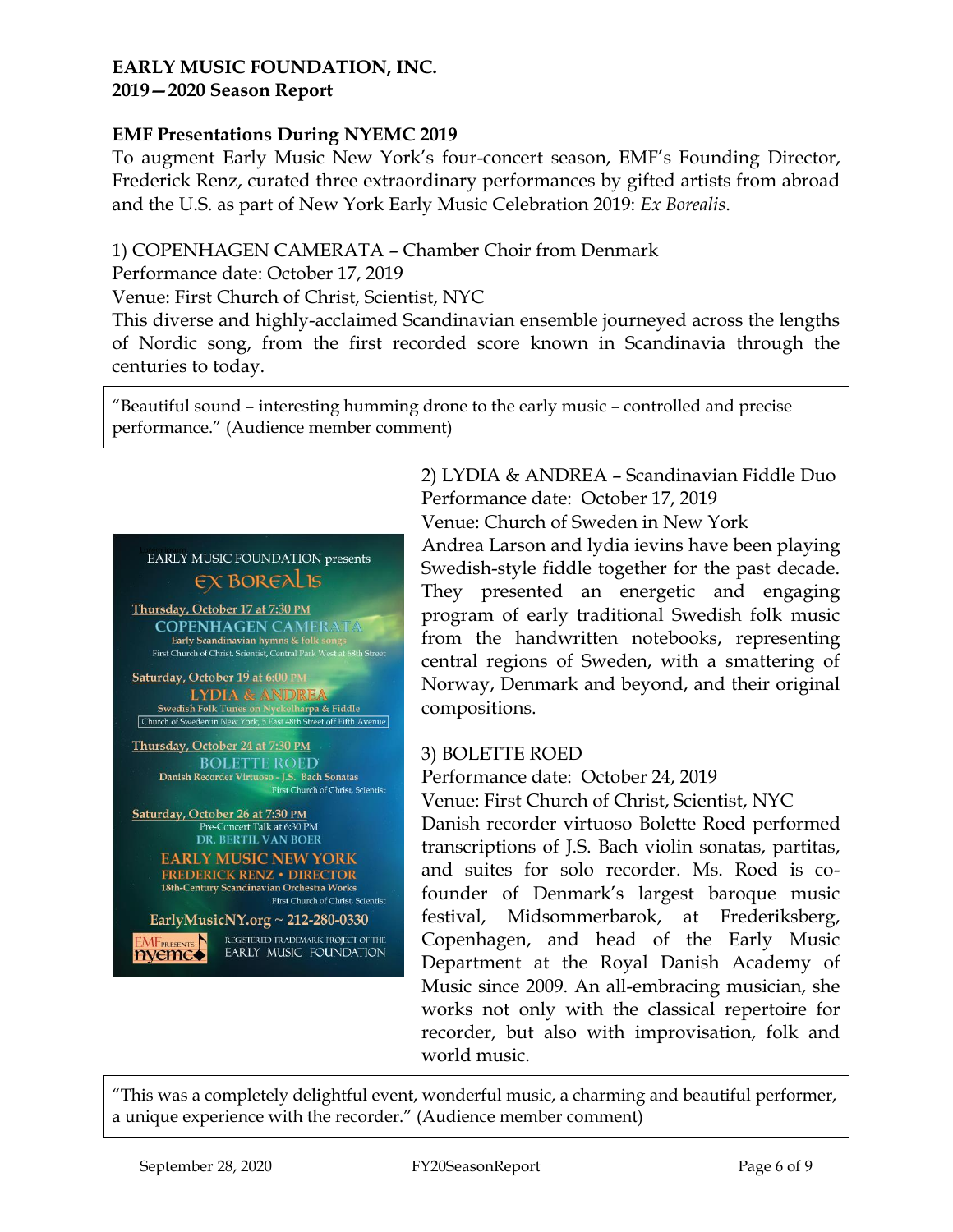# **New York Early Music Central (NYEMC) Staging Calendar**

Historical performance is a specialized field and EMF is the leading NYC-based organization to provide services to promote this infrequently performed body of music through the NYEMC. The early music community is close-knit; performers commonly appear in more than one ensemble. Therefore, communication among directors regarding coordination of rehearsals and concert dates is essential. In order to facilitate these arrangements, EMF has maintained (since January 2008) a planning calendar on a dedicated website (NYEMC.com), in order to best avoid conflicting activity.

#### **Instrument Loan Program**

As a service-to-the-field project, EMF loaned two of its David Ohannesian renaissance recorders to Tricia van Oers for the Nova, Nova Christmas concerts; and Margo Andrea continues to use an EMF-owned vielle in concerts by the Alba Consort.

# *MARKETING and PUBLIC RELATIONS*

**EARLY MUSIC** NEW YORK FREDERICK RENZ FOUNDING, DIRECTOR **HARMONY** of the SPHERES An Astronomical **45th Anniversary Season** Nova, Nova December 14 Medieval & Renaissance **Seasonal Carols & Motets Classical Corona** March 7 Chamber Orchestra Mendelssohn & Gluck **Bach Cousins** May 2 J. Sebastian • J. Bernard J. Nikolaus • J. Christoph EarlyMusicNY.org 212-280-0330

Early Music Foundation (EMF) continues to perform all promotion activities and public relations endeavors in-house with a small staff and with marketing budget constraints. In the fall of 2019, more than 7,300 season brochures were mailed to a list of ticket buyers including the many loyal supporters that EMF has garnered through the years. Postcards for the 2019-2020 Season, the NYEMC 2019 *Ex Borealis*  Visiting Artist series and the December *Nova, Nova* program were also distributed locally. A large banner outside the First Church of Christ, Scientist announced season programs. EMF sends periodic "eblasts" to potential ticket-buyers. Prior to concerts, press releases are sent to a list consisting of the metropolitan area's local classical music reviewers, as well as to broadcast announcers and program directors. EMF also lists performances on numerous online cultural calendars.

New York EARLY MUSIC CELEBRATION 2019 **EX BOREALIS MUSICA NOROICA** FIRST Church of Christ **SCIENTIST OCTOBER** ThursOAY 17 AT 7:30 pm CODENDAGEN CAMERATA TOURSOAY 24 AT 7:30 PM **BOLETTE ROED - RECORDER SATUROAY 26 AT 6:30 PM PRE CONCERT LECTURE** OR BERTIL VAN BOER AT 7:30 DM **EARLY MUSIC NEW YORK FREDERICK RENZ . OIRECTOR** 18<sup>th</sup> CENTURY SCANOINAVIA NYEMC.ORG 212-280-0330 **EMFREENTS A TRADEMARK PROJECT OF THE<br>HYCHICO** EARLY MUSIC FOUNDATION

*2019-2020 banner for First Church, Christ Scientist 2019-2020 banner for NYEMC*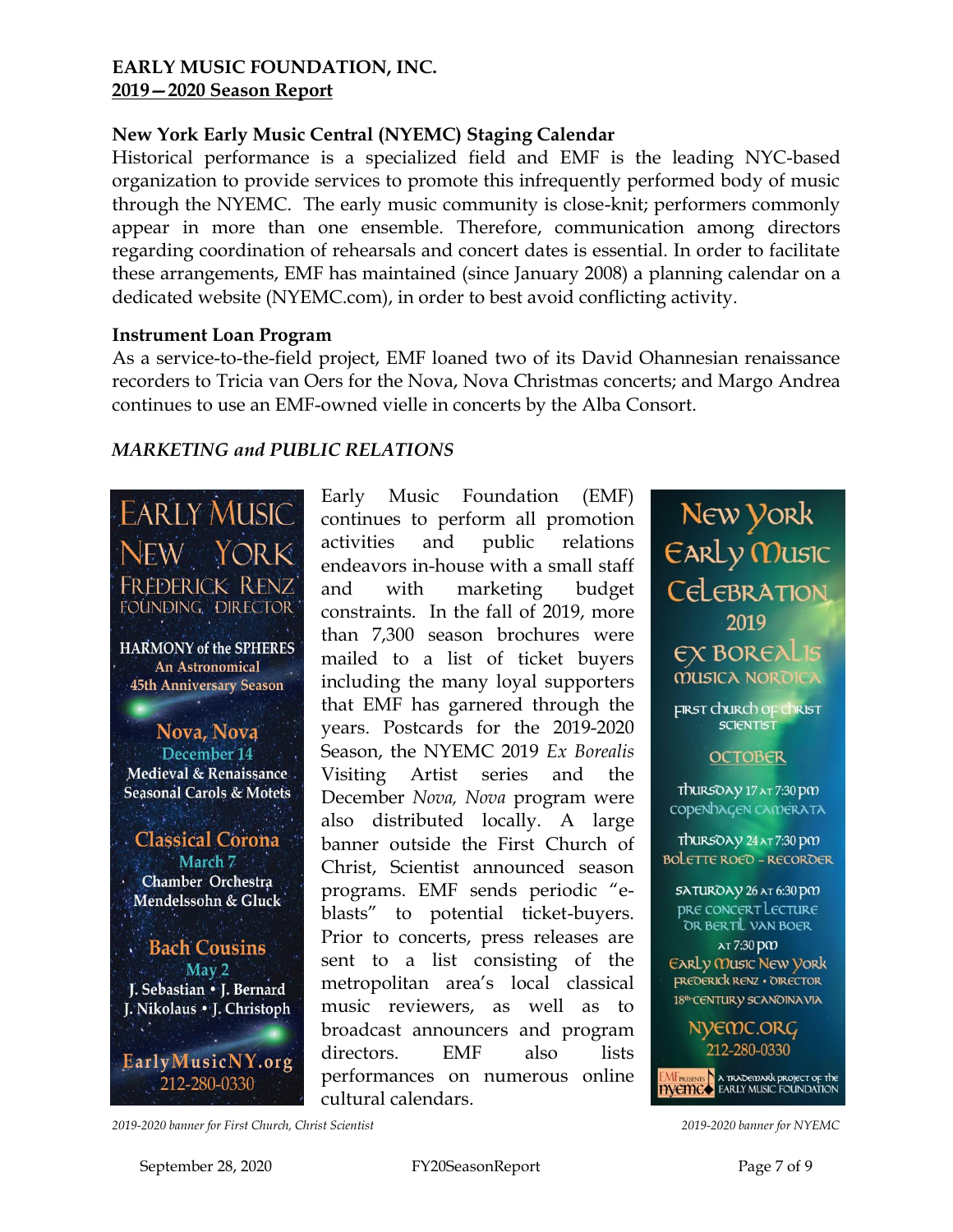#### *NEW WEBSITE*

In August 2019, two decades after having established a presence on the Internet, Early Music Foundation launched its redesigned website. Keeping the same web location [\(https://www.earlymusicny.org/](https://www.earlymusicny.org/) ), the new site is brighter, and easier to read and navigate; smartphone "friendly"; and offers previously unavailable features, including a "Meet the Artists" section and a program note archive. As before, concert tickets and CDs can be purchased, and contributions accepted. For coming seasons, additional features are being prepared to encourage interactivity with the early music community.

#### *FUNDRAISING AND SUPPORT*

The work of the Early Music Foundation is made possible, in part, by public funds from the New York City Department of Cultural Affairs, and the New York State Council on the Arts. Additional funding is provided by the American Endowment Foundation, Appleby Foundation, Scott B. and Annie P. Appleby Charitable Trust, Gladys Krieble Delmas Foundation, Doctorow Family Foundation, Max & Victoria Dreyfus Foundation, The Gilder Foundation, The Horace W. Goldsmith Foundation, Jewish Communal Fund, E. Nakamichi Foundation, Mattina R. Proctor Foundation, Pyewacket Fund, Reed Foundation, Fan Fox and Leslie R. Samuels Foundation, Shelter Rock Foundation, and the Janet Yaseen Foundation. Unrestricted individual contributions by EMF patrons and supporters of EMF exceeded \$42,600.

EMF's Board organized a modest fundraising appeal in the spring of 2020.

### **IV. BOARD OF TRUSTEES**

Edward B. Whitney, President Pamela Morton, Secretary Peter deL. Swords, Treasurer Audrey Boughton, Trustee Marsha Palanci, Trustee Hoyt Spelman, III, Trustee Frederick Renz, *Ex officio*

### **V. STAFF**

Frederick Renz – Founding Director Aaron Smith – Operations Manager Dorothy Olsson – Development Consultant (July 1, 2019 through January 24, 2020) Michael Gordon – Fiscal Consultant Padraic Costello – Public Relations (July 1, 2019 through January 10, 2020) Daniel Guss – Public Relations and Development Manager (January 16 through June 30, 2020)